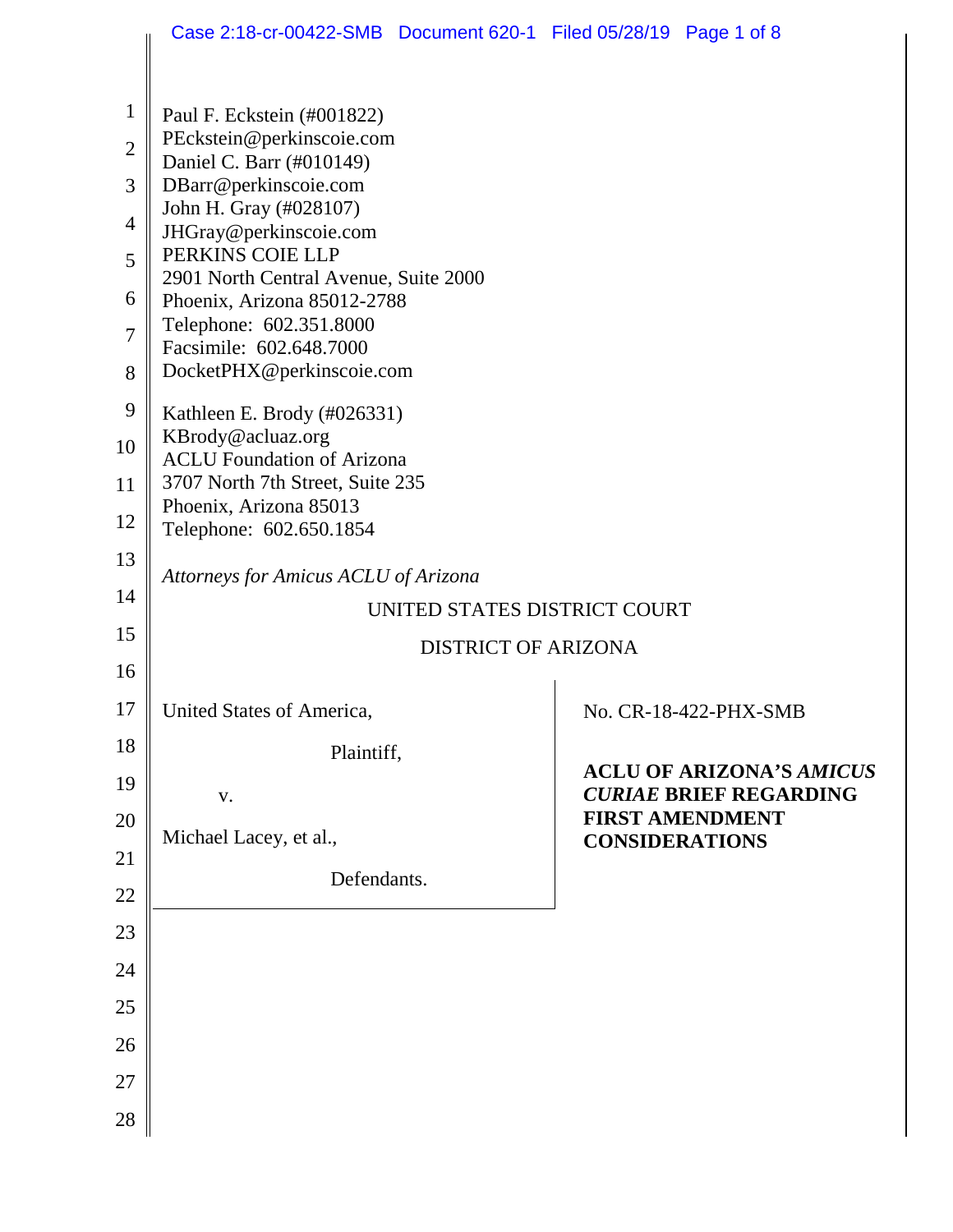1

## **I. Amicus ACLU of Arizona's Interest**

2 3 4 5 6 7 8 9 10 11 12 The ACLU of Arizona, the state affiliate of the national American Civil Liberties Union ("ACLU"), is a statewide nonpartisan, nonprofit organization of over 14,000 members throughout Arizona dedicated to protecting the constitutional rights of all. The fight for freedom of speech has been a bedrock of the ACLU's mission since the organization was founded in 1920, driven by the need to protect the constitutional rights of conscientious objectors and anti-war protesters. The ACLU's work to protect freedom of expression has continued over the last century, including consistent efforts to combat censorship of private citizens and the media. The ACLU of Arizona frequently files amicus curiae briefs in state and federal courts on a wide range of civil liberties and civil rights issues. The ACLU of Arizona files this amicus brief to advise the Court on important First Amendment principles implicated by this prosecution.

13

## **II. Introduction**

14 15 16 17 18 19 20 21 22 23 The First Amendment's guarantee of freedom of speech prohibits the government from prosecuting someone for making another person's speech available to the public without proving that the defendant either specifically intended to further unlawful activity or knew the specific contents of the unlawful speech. The Supreme Court protected those freedoms during the newspaper, bookstore, and periodical age (the "Print Age"). That precedent has stood into the Internet Age and should not be washed away simply because the speech at issue here appeared in an online forum rather than in a newspaper classified section, magazine advertisement, or adult section of a bookstore. Rather, that precedent is even more relevant and more justified in the Internet Age, where the volume of material published each hour exceeds the material published in the Print Age each year.

24 25 26 27 28 If people fear the sword of criminal liability when they provide an online forum where others might post both protected and unprotected speech, then they will self-censor and restrict even protected speech out of fear of prosecution. Alternatively, they will shut down their websites completely because the burden of manually checking every single third-party post and trying to judge for themselves which posts can stay or go would be

-1-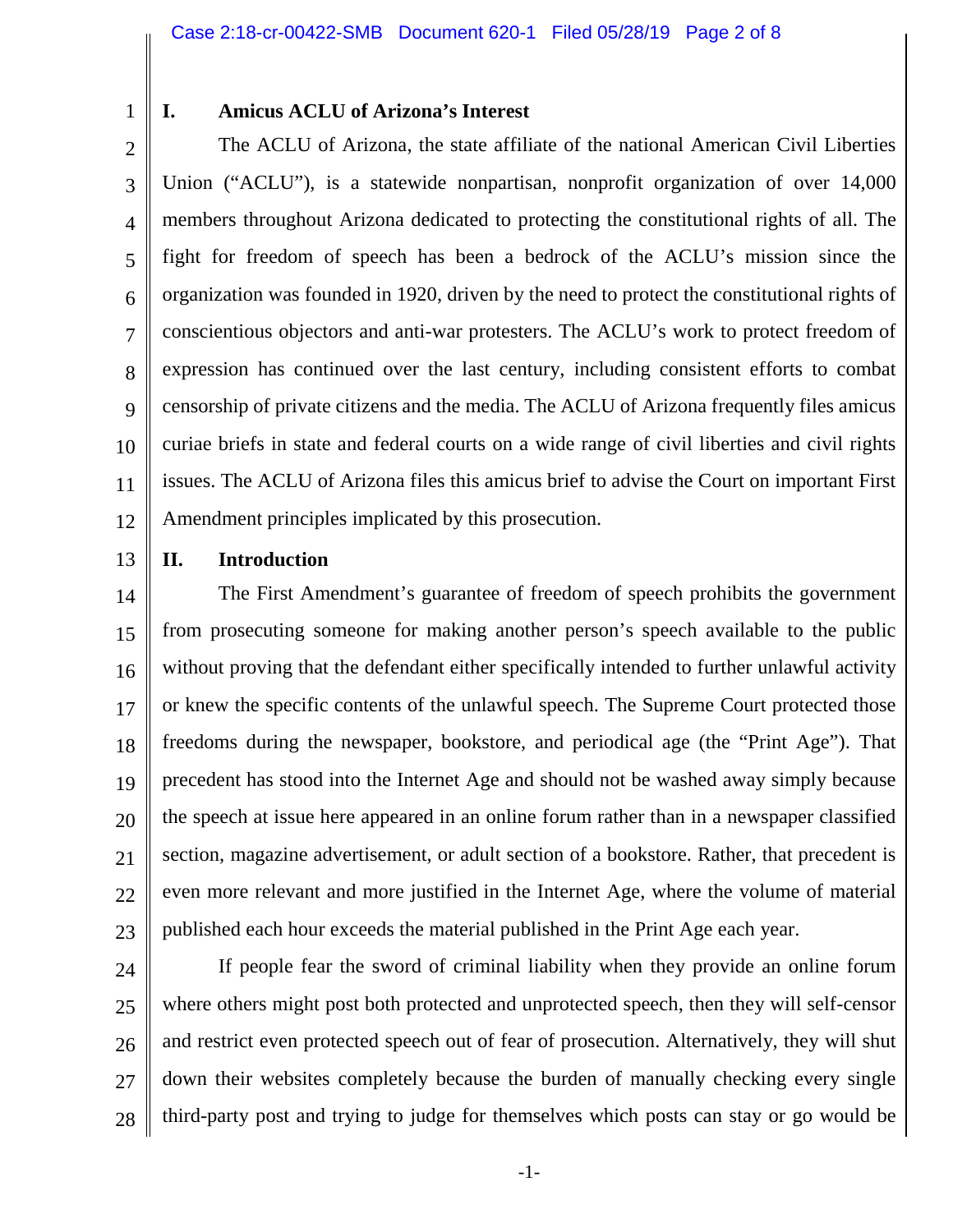impractical to any business. To avoid this chilling effect, the Court should refuse to impose criminal liability absent proof beyond a reasonable doubt that the defendants specifically intended to further unlawful activity or knew the content of each allegedly illegal post.

**III. The First Amendment's longstanding protection against criminal liability for distributing speech should apply no matter the medium.** 

6 7 8 9 10 11 12 13 The Supreme Court has long cautioned against imposing criminal liability against a person for distributing others' speech without showing something more than mere highlevel knowledge or risk that the speech might relate to illegal conduct. In *Smith v. California*, the Supreme Court considered whether the government could impose criminal liability on a bookseller for selling obscene books without first showing that the bookseller knew the contents of those particular books. 361 U.S. 147, 150–54 (1959). The Court held it unconstitutional to "dispens[e] with any requirement of knowledge of the contents of the book on the part of the seller." *Id.* at 153.[1](#page-2-0)

14 15 16 17 18 19 20 21 22 23 24 25 26 By explaining the free speech concerns of imposing criminal liability on a person who distributes another's speech, the Court indicated that the First Amendment protects a defendant who does not know what *each* allegedly obscene book said. According to the Court, under the fear of criminal prosecution, the bookseller would "tend to restrict the books he sells to those he has inspected; and thus the State will have imposed a restriction upon the distribution of constitutionally protected as well as obscene literature." *Id.*; *see also id.* at 150-51 (cautioning against applying criminal statutes where doing so has "the collateral effect of inhibiting the freedom of expression, by making the individual more reluctant to exercise it"). In other words, the First Amendment forecloses criminal liability when the bookseller's only alternative is to "make himself aware of the contents of *every book* in his shop" and try to guess if he or she will face criminal liability for allowing that speech to reach the public's eye. *See id.* (emphasis added). That demand "would be altogether unreasonable." *Id.*

27

1

2

3

4

5

<span id="page-2-0"></span><sup>28</sup> <sup>1</sup> Specific intent to further unlawful activity may also pass muster under the First Amendment as an alternative mens rea standard.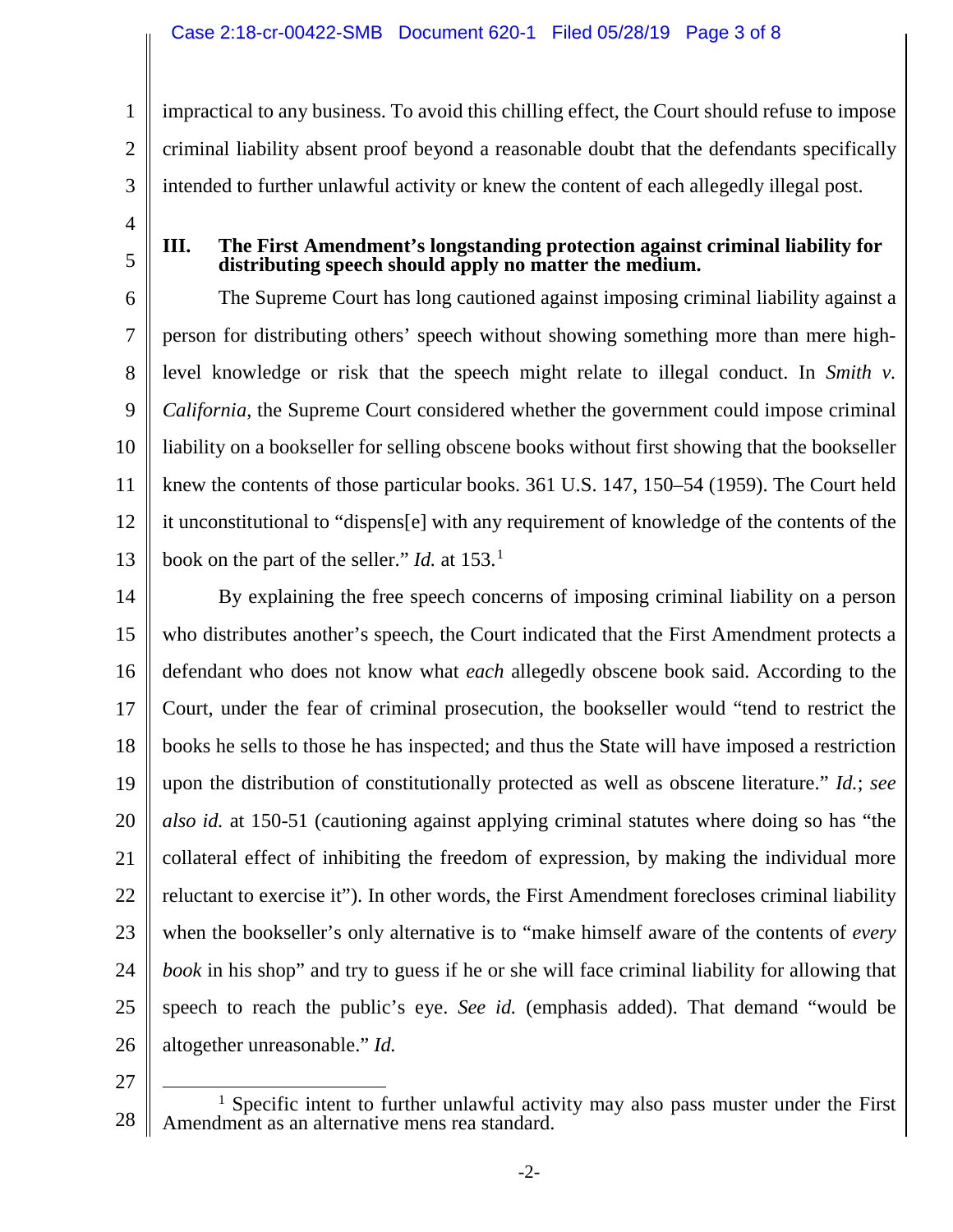1

2

7

3 4 5 6 But, as *Smith* found, the cost does not end with the one who distributes the speech: the true cost falls on the public. "[B]y restricting [the bookseller,] the public's access to reading matter would be restricted. If the contents of bookshops and periodical stands were restricted to material of which their proprietors had made an inspection, they might be depleted indeed." *Id.* The bookseller would self-censor to allow only that "material with which he could familiarize himself" "in the face of his absolute criminal liability." *Id.* The end result is that the public is deprived of *both* protected and unprotected speech. *See id.*

8 9 10 11 12 13 14 15 16 17 18 That *Smith* examined a strict liability statute does not disrupt its guidance here. The Supreme Court outlined the chilling effect on speech where the government imposes criminal liability without showing that the defendant at least knew about the allegedly unlawful speech at issue. *Id.* ("By dispensing with any requirement of knowledge of the contents of the book on the part of the seller . . . [e]very bookseller would be placed under an obligation to make himself aware of the contents of every book in his shop. It would be altogether unreasonable to demand so near an approach to omniscience.") (citation omitted); *see also Manual Enterprises, Inc. v. Day*, 370 U.S. 478, 493 (1962) (extrapolating from *Smith* that the First Amendment requires that the allegedly improper speech was "shown to" the defendant to allow the "opportunity to judge for himself as to its alleged obscenity").

19 20 21 22 23 24 25 26 27 28 The Supreme Court's warning in *Smith* has stood the tests of time and practical application. Of particular relevance here, the Supreme Court addressed the free speech consequences of objectionable advertisements in periodicals in *Manual Enterprises, Inc. v. Day*, 370 U.S. 478, 493 (1962). The *Manual Enterprises* Court analyzed the Comstock Act, which imposed criminal and civil penalties against anyone who transmitted obscene periodical advertisements through the mail. The Court held that the company's president could not be liable under the law where there was "no evidence that any of this material was shown to him" so that he "was afforded no opportunity to judge for himself as to its alleged obscenity." *Id.* Channeling *Smith*'s warning, the Court explained, "Since publishers cannot practicably be expected to investigate each of their advertisers, and since the economic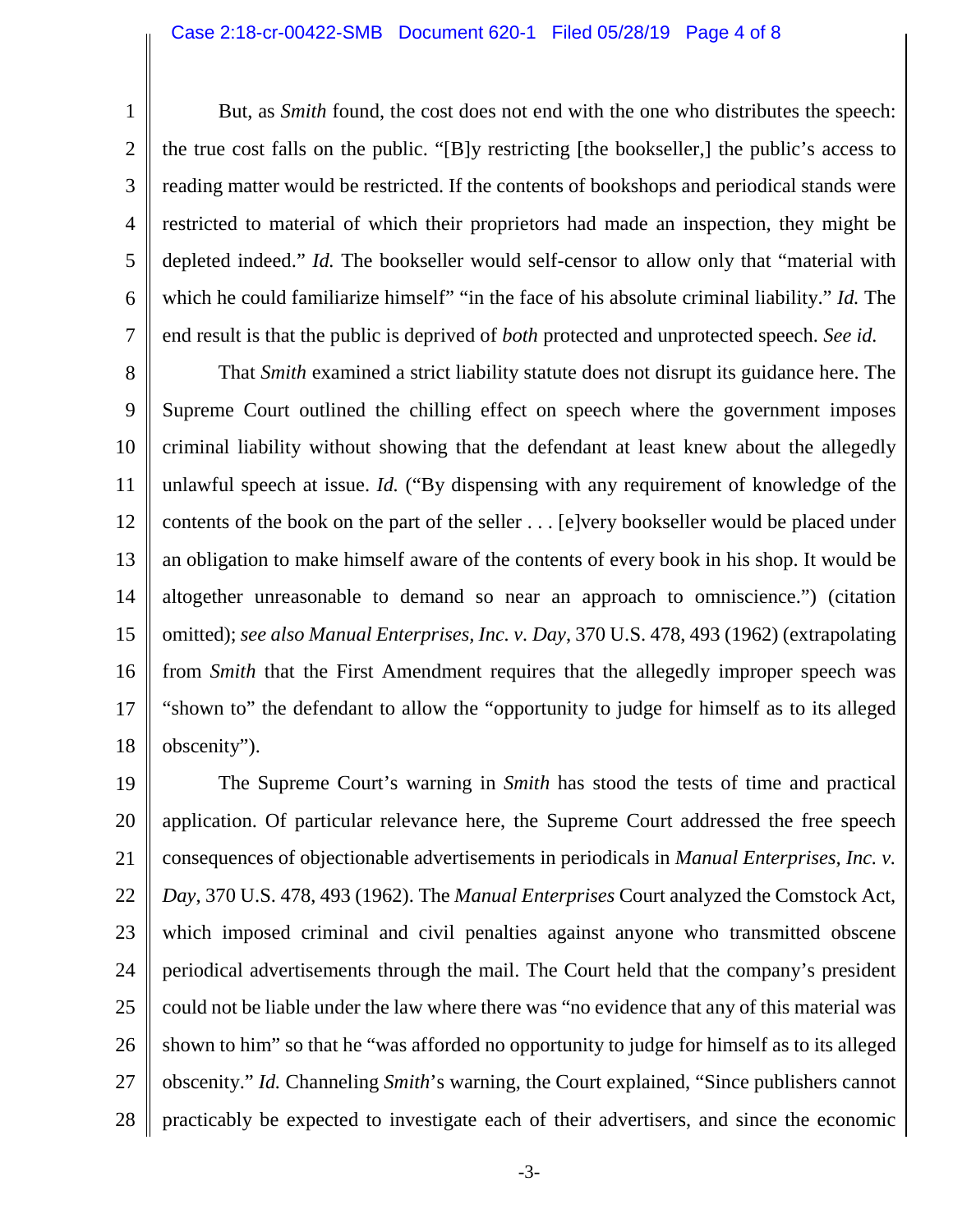1 2 3 4 5 6 consequences of an order barring even a single issue of a periodical from the mails might entail heavy financial sacrifice, a magazine publisher might refrain from accepting advertisements from those whose own materials could conceivably be deemed objectionable by the Post Office Department." *Id.* As with the bookstore in *Smith*, the end result is to "deprive such materials, which might otherwise be entitled to constitutional protection, of a legitimate and recognized avenue of access to the public." *Id.*

7 8 9 10 11 12 13 14 15 16 17 18 19 20 21 22 23 24 Courts have built on *Smith* in similar contexts, consistently recognizing the chilling effect on speech of imposing liability on distributors who do not know the contents of each item of allegedly unlawful speech.<sup>[2](#page-4-0)</sup> See United States v. X-Citement Video, Inc., 513 U.S. 64, 67, 69 (1994) (striking down statute that prohibited distributing visual images of minors engaged in sexually explicit conduct, noting first that Supreme Court precedent required that "the defendant possess knowledge of the *particular* fact that *one performer* had not reached the age of majority at the time the visual depiction was produced" and that "some form of scienter is to be implied in a criminal statute even if not expressed") (emphasis added); *Hunt v. State of Okl.*, 683 F.2d 1305, 1307–08 (10th Cir. 1982) (requiring that the government prove that a criminal defendant "had knowledge of the contents of the material he distributed, and that he knew the character and nature of the materials"); *cf. Video Software Dealers Ass'n v. Webster*, 968 F.2d 684, 687-90 (8th Cir. 1992) (relying on *Smith*  in civil context, striking down statute that prohibited renting or selling violent videos to minors without requiring knowledge or intent, noting that "any statute that chills the exercise of First Amendment rights must contain a knowledge element" and warning that a defendant wanting "to avoid criminal liability" would "have to view the contents of *every video* in their stores" and instead would choose to "limit videos available to the public to the videos the dealers have viewed") (emphasis added).<sup>[3](#page-4-1)</sup>

25

<span id="page-4-0"></span><sup>26</sup>  $2$  Whether the solicitation advisements cited in the superseding indictment are protected under the First Amendment is beyond the scope of this brief.

<span id="page-4-1"></span><sup>27</sup> 28  $\frac{3}{1}$  The First Amendment standard in civil cases might be lower than in criminal cases, but civil cases are at least instructive by analogy where courts found that statutes infringe on free speech rights *even* in the civil context.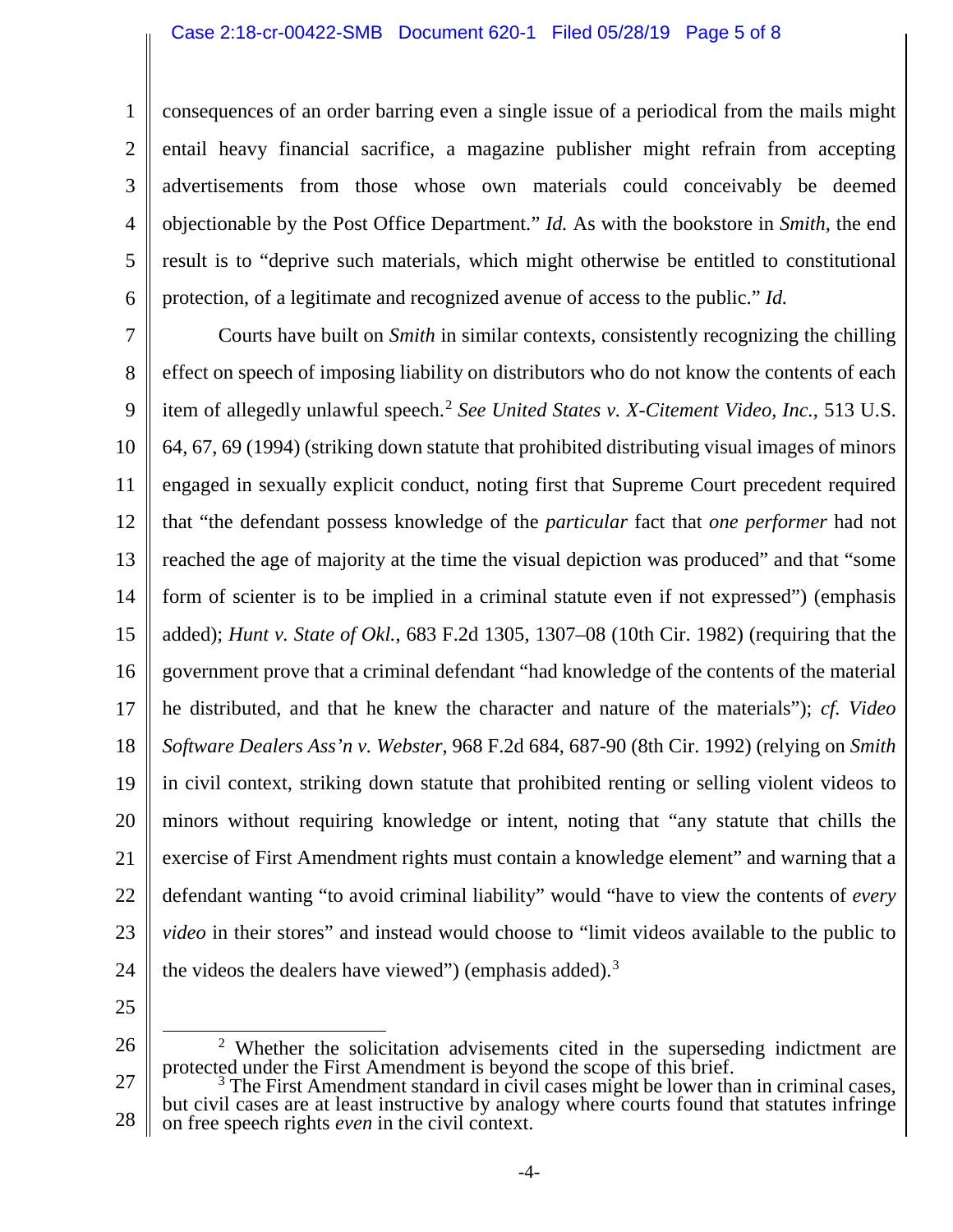1 2 3 4 5 6 7 8 9 10 11 12 13 14 15 16 17 18 19 20 21 Only the medium has changed—from the bookstores and periodical pages to the Internet—but the First Amendment should still protect a defendant from liability where that defendant did not at least know the specific contents of the speech at issue. Commentators have echoed this view and urged courts not to restrict First Amendment protections in the online criminal context. The prime example appeared in the *Stanford Law & Policy Review* and referenced the ongoing Backpage dispute. Lawrence G. Walters, *Shooting the Messenger: An Analysis of Theories of Criminal Liability Used Against Adult-Themed Online Service Providers*, 23 Stan. L. & Pol'y Rev. 171 (2012). That article explained that "criminal liability has never been extended to mere advertisers of individuals who later engage in prostitution." *Id.* at 194. Rather, the First Amendment should protect an online "advertising forum for such individuals that may later engage in unlawful conduct." *Id.*  Issuing the same warning that *Smith* gave decades ago for booksellers, the article explained that online service providers would behave no differently than the Supreme Court anticipated booksellers would behave if under the threat of criminal prosecution for the material they distribute. When internet companies face "uncertain or intolerable legal exposure," they would be "inclined to cease offering a forum for communication if the risks are too high to justify the anticipated profit. The forum of communication will then cease to exist." *Id.* at 174. The article emphasized the importance of this First Amendment battle, arguing that potential "criminal liability for [online service providers] . . . must be clarified if the Internet is to continue to function, free of government-encouraged self-censorship." *Id.* at 190-91.

22

## **IV. Conclusion**

23 24 25 26 27 28 The Court should hold the government to its burden to prove beyond a reasonable doubt that the defendants knew that specific advertisements in question solicited illegal conduct: it should not to open the door to criminal liability merely for providing an online forum where others might have posted improper content. Because the "fundamental freedoms of speech and press have contributed greatly to the development and well-being of our free society and are indispensable to its continued growth[,] . . . [t]he door barring

-5-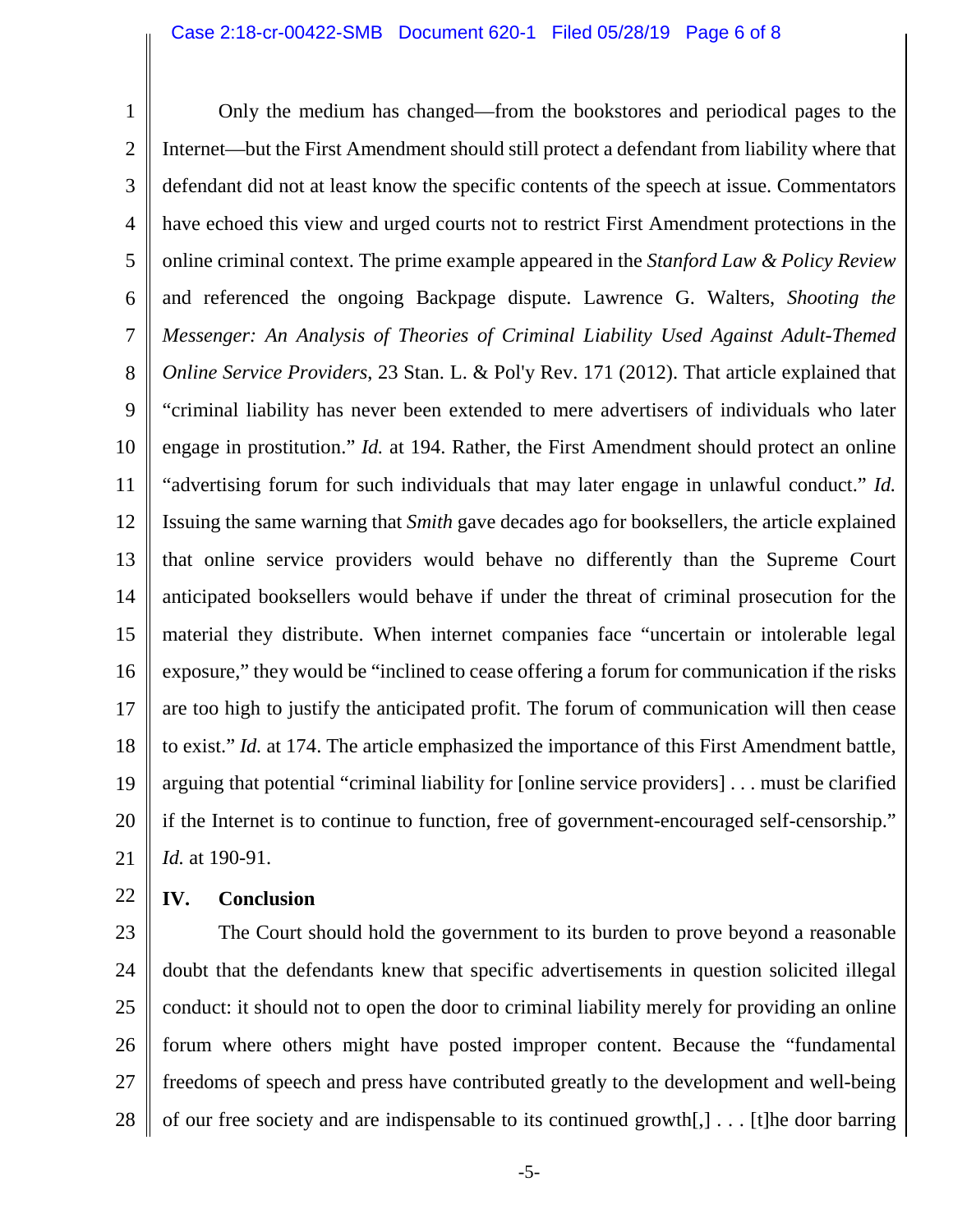$\parallel$ 

| $\mathbf{1}$   | federal and state intrusion into this area cannot be left ajar; it must be kept tightly closed |  |  |  |  |
|----------------|------------------------------------------------------------------------------------------------|--|--|--|--|
| $\overline{2}$ | and opened only the slightest crack necessary to prevent encroachment upon more                |  |  |  |  |
| 3              | important interests." Smith, 361 U.S. at 155. Even when the government aims at preventing      |  |  |  |  |
| 4              | prurient conduct, the Court should not "open[] that door too far." Id. This is not to say that |  |  |  |  |
| 5              | every website operator can escape criminal liability. But the Supreme Court has long           |  |  |  |  |
| 6              | established that the proper amount to "open the door" is to require at least knowledge of the  |  |  |  |  |
| 7              | specific problematic content, if not also specific intent to further criminal conduct, and not |  |  |  |  |
| 8              | to impose an impossible burden leading to state-mandated self-censorship.                      |  |  |  |  |
| 9              |                                                                                                |  |  |  |  |
| 10             | Dated: May 28, 2019<br>PERKINS COIE LLP                                                        |  |  |  |  |
| 11             |                                                                                                |  |  |  |  |
| 12             | By: /s/ Daniel C. Barr                                                                         |  |  |  |  |
| 13             | Paul F. Eckstein (#001822)<br>Daniel C. Barr (#010149)                                         |  |  |  |  |
|                | John H. Gray (#028107)                                                                         |  |  |  |  |
| 14             | 2901 North Central Avenue, Suite 2000                                                          |  |  |  |  |
| 15             | Phoenix, Arizona 85012-2788                                                                    |  |  |  |  |
| 16             | <b>ACLU FOUNDATION OF ARIZONA</b>                                                              |  |  |  |  |
| 17             | Kathleen E. Brody                                                                              |  |  |  |  |
| 18             | 3707 North 7th Street, Suite 235<br>Phoenix, Arizona 85013                                     |  |  |  |  |
| 19             | Attorneys for Amicus ACLU of Arizona                                                           |  |  |  |  |
| 20             |                                                                                                |  |  |  |  |
| 21             |                                                                                                |  |  |  |  |
| 22             |                                                                                                |  |  |  |  |
| 23             |                                                                                                |  |  |  |  |
| 24             |                                                                                                |  |  |  |  |
| 25             |                                                                                                |  |  |  |  |
| 26             |                                                                                                |  |  |  |  |
| 27             |                                                                                                |  |  |  |  |
| 28             |                                                                                                |  |  |  |  |